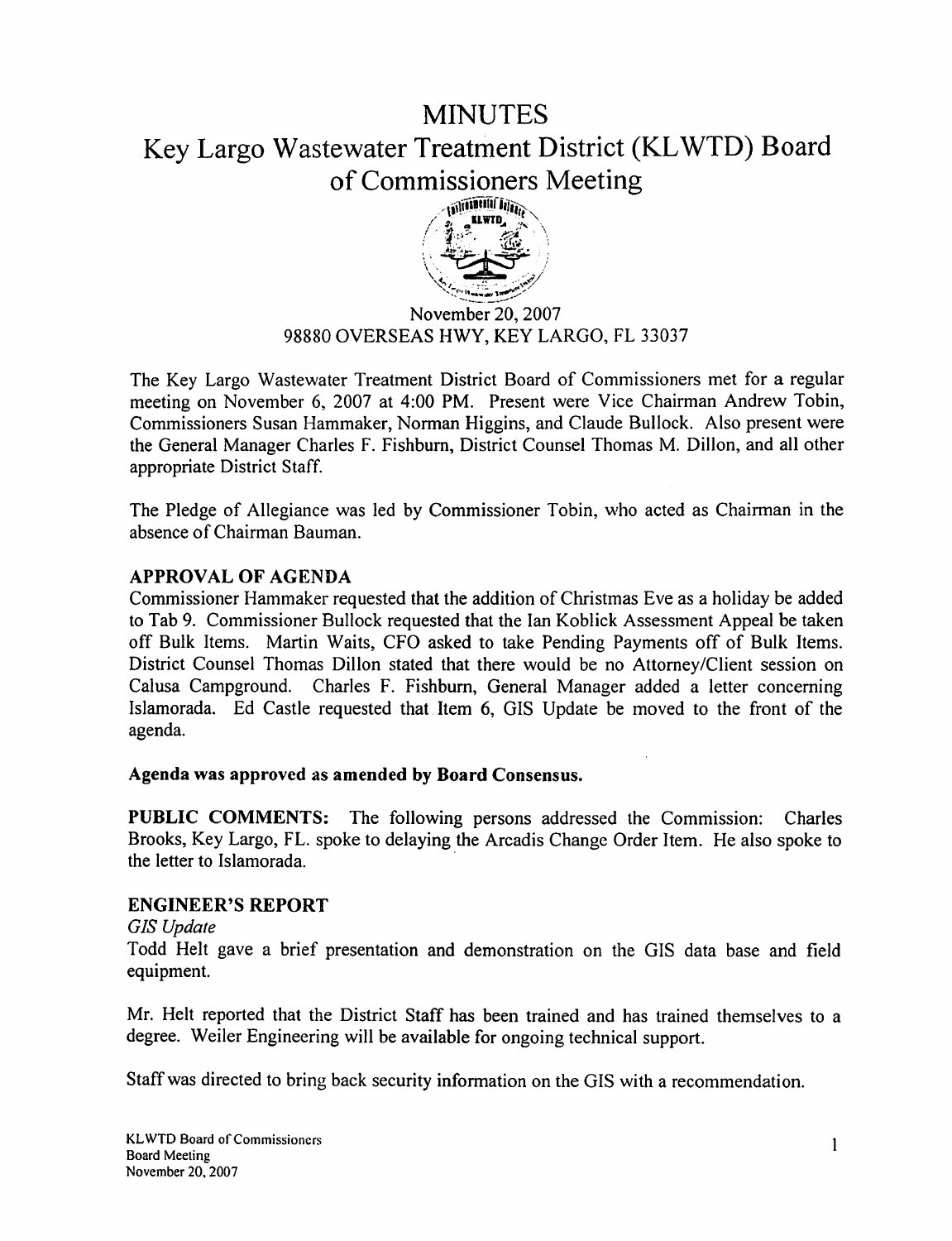# BULK ITEMS

*Minutes of November 6, 2007* 

Commissioner Hammaker pointed out that "Congressman Saunders" should be "Representative Saunders."

Motion: Commissioner Higgins made a motion to approve the minutes of November 6, 2007 as amended. Commissioner Tobin seconded the motion.

#### Vote on Motion

| Member                                                    | Yes | N <sub>0</sub> | Other  |
|-----------------------------------------------------------|-----|----------------|--------|
| <b>Chairman Bauman</b>                                    |     |                | Absent |
| <b>Commissioner Hammaker</b>                              |     |                |        |
| <b>Commissioner Higgins</b>                               |     |                |        |
| <b>Commissioner Tobin</b>                                 |     |                |        |
| <b>Commissioner Bullock</b>                               |     |                |        |
| $\mathbf{r}$ , $\mathbf{r}$ , $\mathbf{r}$ , $\mathbf{r}$ |     |                |        |

Motion passed 4 to 0

*Pending Payments List of November 6, 2007* 

Mr. Waits pointed out that three invoices have been added to the list, one for a fork lift, a CPH invoice, and an invoice for US Foundry. The FDEP Grant Draw #3 and the SRF Loan have been received.

# Motion: Commissioner Hammaker made a motion to approve the Pending Payment list of November 6, 2007 contingent upon the availability of funds. Commissioner Higgins seconded the motion.

| <b>Vote on Motion</b>        |     |                |               |
|------------------------------|-----|----------------|---------------|
| Member                       | Yes | N <sub>0</sub> | Other         |
| <b>Chairman Bauman</b>       |     |                | <b>Absent</b> |
| <b>Commissioner Hammaker</b> |     |                |               |
| <b>Commissioner Higgins</b>  |     |                |               |
| <b>Commissioner Tobin</b>    |     |                |               |
| <b>Commissioner Bullock</b>  |     |                |               |

Motion passed 4 to 0

# *Assessment Appeal (Jan Koblick, Hideout Restaurant)*

Commissioner Bullock stated that there are a lot of live aboards in the area of the Hideout Restaurant. He thinks that the District should take the lead on having the marinas provide proper pump out facilities at the marinas.

Staff was directed to bring back a policy in the future.

# Motion: Commissioner Bullock made a motion to approve the Assessment Appeal of Ian Koblick, the Hideout Restaurant. Commissioner Hammaker seconded the motion.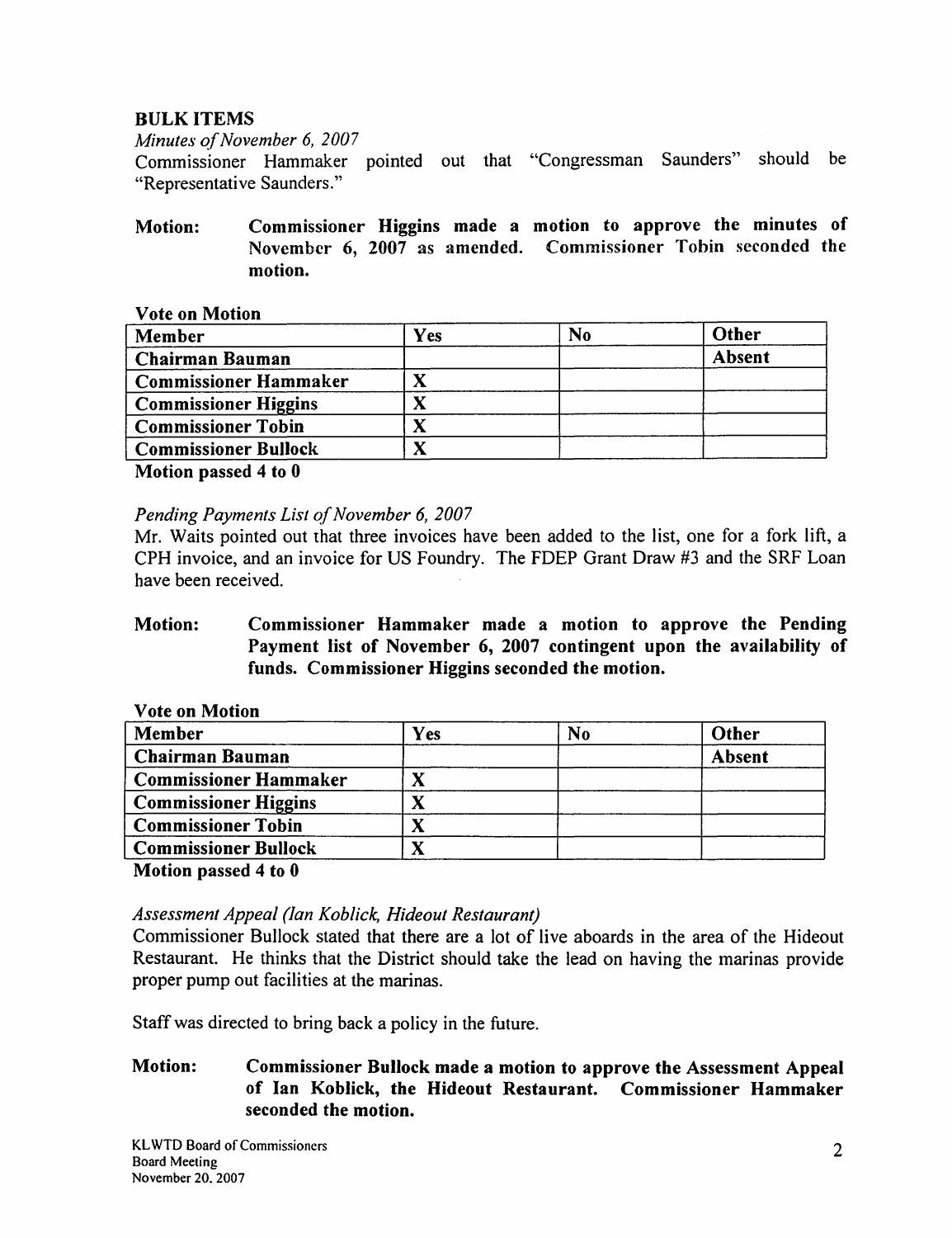Vote on Motion

| Member                       | Yes | No | Other  |
|------------------------------|-----|----|--------|
| <b>Chairman Bauman</b>       |     |    | Absent |
| <b>Commissioner Hammaker</b> |     |    |        |
| <b>Commissioner Higgins</b>  |     |    |        |
| <b>Commissioner Tobin</b>    |     |    |        |
| <b>Commissioner Bullock</b>  |     |    |        |

Motion passed 4 to 0

Ed Castle explained that the District could absorb smaJI quantities of marine toilet pumpout effluent at any given time, but large quantities at one time would cause problems. There is a marine pump out valve module that can be used.

Charles F. Fishburn explained that this will be dealt with before Pennekamp comes on line.

## ENGINEER'S REPORT

#### *Monthly Report*

Mr. Castle informed the Board that Basin A-1 is almost complete, a US I crossing is still needed.

Basin A-5 is being proposed to be awarded to Fountain Engineering as a change order. Basin D will be started by LaRocco sometime after Thanksgiving.

Commissioner Bullock would like the percentages completed included in the Basin reports.

#### *Later Connections*

The latest connections report was presented.

# LEGAL REPORT

#### *Conservation Easement*

Mr. Dillon told the Board that the survey for the easement has been completed and he has sent it to Fish and Wildlife and Monroe County for review. He recommends that the District execute the easement.

# Motion: Commissioner Higgins made a motion to execute the presented Conservation Easement and approve the issuing of the \$424,000 check for the permit.

| No | Other  |
|----|--------|
|    | Absent |
|    |        |
|    |        |
|    |        |
|    |        |
|    |        |

#### Vote on Motion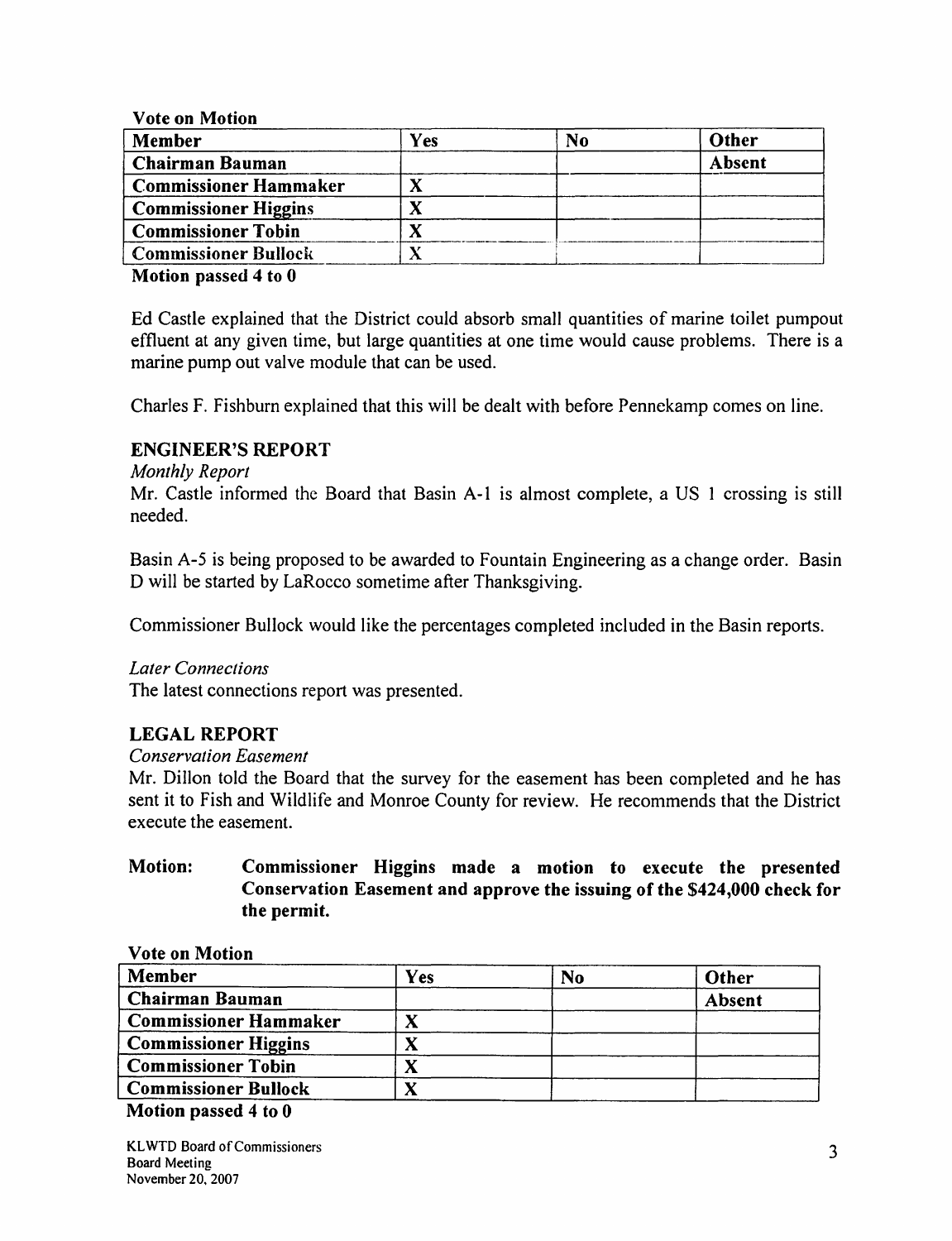# GENERAL MANAGER'S REPORT

#### *District Holiday*

Commissioner Hammaker stated that she would like Staff to have Christmas Eve off as a holiday.

Commissioner Higgins would like to give Staff the day after Christmas off.

# Motion: Commissioner Bullock made a motion to make Christmas Eve a District Holiday permanently. Commissioner Hammaker seconded the motion.

#### Vote on Motion

| <b>Member</b>                | Yes | N <sub>0</sub> | Other  |
|------------------------------|-----|----------------|--------|
| Chairman Bauman              |     |                | Absent |
| <b>Commissioner Hammaker</b> |     |                |        |
| <b>Commissioner Higgins</b>  |     |                |        |
| <b>Commissioner Tobin</b>    |     |                |        |
| <b>Commissioner Bullock</b>  |     |                |        |

Motion passed 4 to 0

*Meeting Dates* 

Mr. Fishburn presented the meeting dates for 2008.

Motion: Commissioner Higgins made a motion to approve the meeting schedule as presented with start times of 4 PM. Commissioner Bullock seconded the motion.

#### Vote on Motion

| Member                       | Yes | N <sub>0</sub> | Other  |
|------------------------------|-----|----------------|--------|
| <b>Chairman Bauman</b>       |     |                | Absent |
| <b>Commissioner Hammaker</b> |     |                |        |
| <b>Commissioner Higgins</b>  |     |                |        |
| <b>Commissioner Tobin</b>    |     |                |        |
| <b>Commissioner Bullock</b>  |     |                |        |

Motion passed 4 to 0

# *Fountain Change Order*

Mr. Fishburn explained that a change order expanding Basin A-4 into Basin A-5 would increase Fountain Engineering's contract by \$300,000 dollars but at the same time the Basin A-5 contract will be decreased by a similar amount.

# Motion: Commissioner Higgins made a motion to approve the Fountain Engineering Change Order No. 2 to expand Basin A-4. Commissioner Hammaker seconded the motion.

Vote on Motion

| Member                 | r es | <b>No</b> | Other  |
|------------------------|------|-----------|--------|
| <b>Chairman Bauman</b> |      |           | Absent |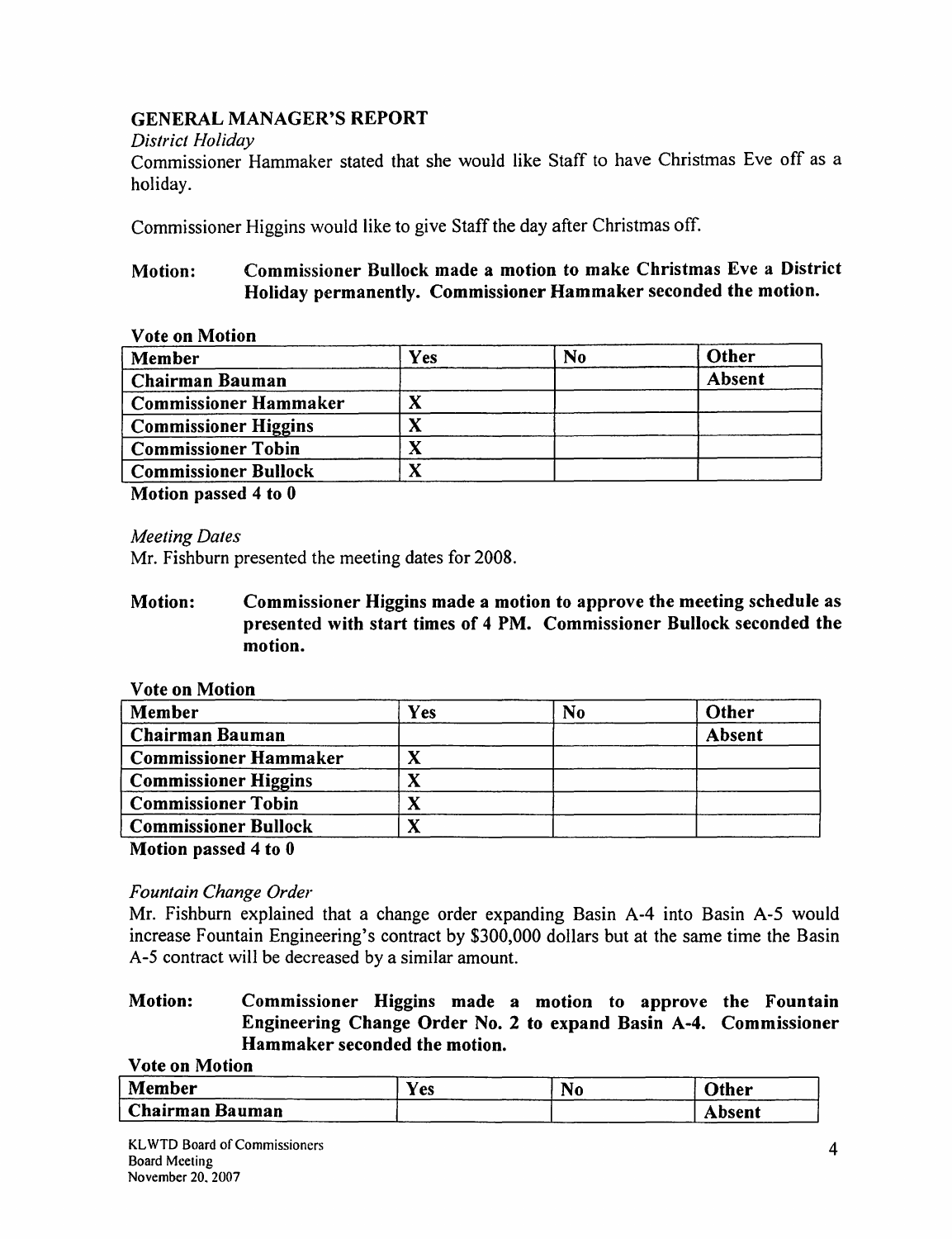| <b>Commissioner Hammaker</b> |  |
|------------------------------|--|
| <b>Commissioner Higgins</b>  |  |
| <b>Commissioner Tobin</b>    |  |
| <b>Commissioner Bullock</b>  |  |
| Motion passed 4 to 0         |  |

## *Arcadis Change Order*

Mr. Fishburn explained that the Change Order No. I would increase the scope of the original Treatment Plant contract and cost approximately \$175,000.

#### Motion: Commissioner Higgins made a motion to approve the Arcadis Change Order No. 1 in the amount of \$174,282. Commissioner Hammaker seconded the motion. Vote on Motion

| Member                       | Yes | N <sub>o</sub> | Other  |
|------------------------------|-----|----------------|--------|
| <b>Chairman Bauman</b>       |     |                | Absent |
| <b>Commissioner Hammaker</b> |     |                |        |
| <b>Commissioner Higgins</b>  |     |                |        |
| <b>Commissioner Tobin</b>    | Λ   |                |        |
| <b>Commissioner Bullock</b>  |     |                |        |

Motion passed 4 to 0

Mr. Fishburn will present the changes in the Wastewater Treatment Operations Building.

#### */slamorada Letter*

Mr. Fishburn suggested that Mr. Waits should draft a letter to Islamorada pursuant to their request for a "number" addressing cost for KLWTD to process lslamorada's wastewater.

The Board directed Mr. Waits to draft a letter and email it to the KLWTD Board.

#### Adjournment

The KLWTD Board adjourned the Board Meeting at 6:10 PM.